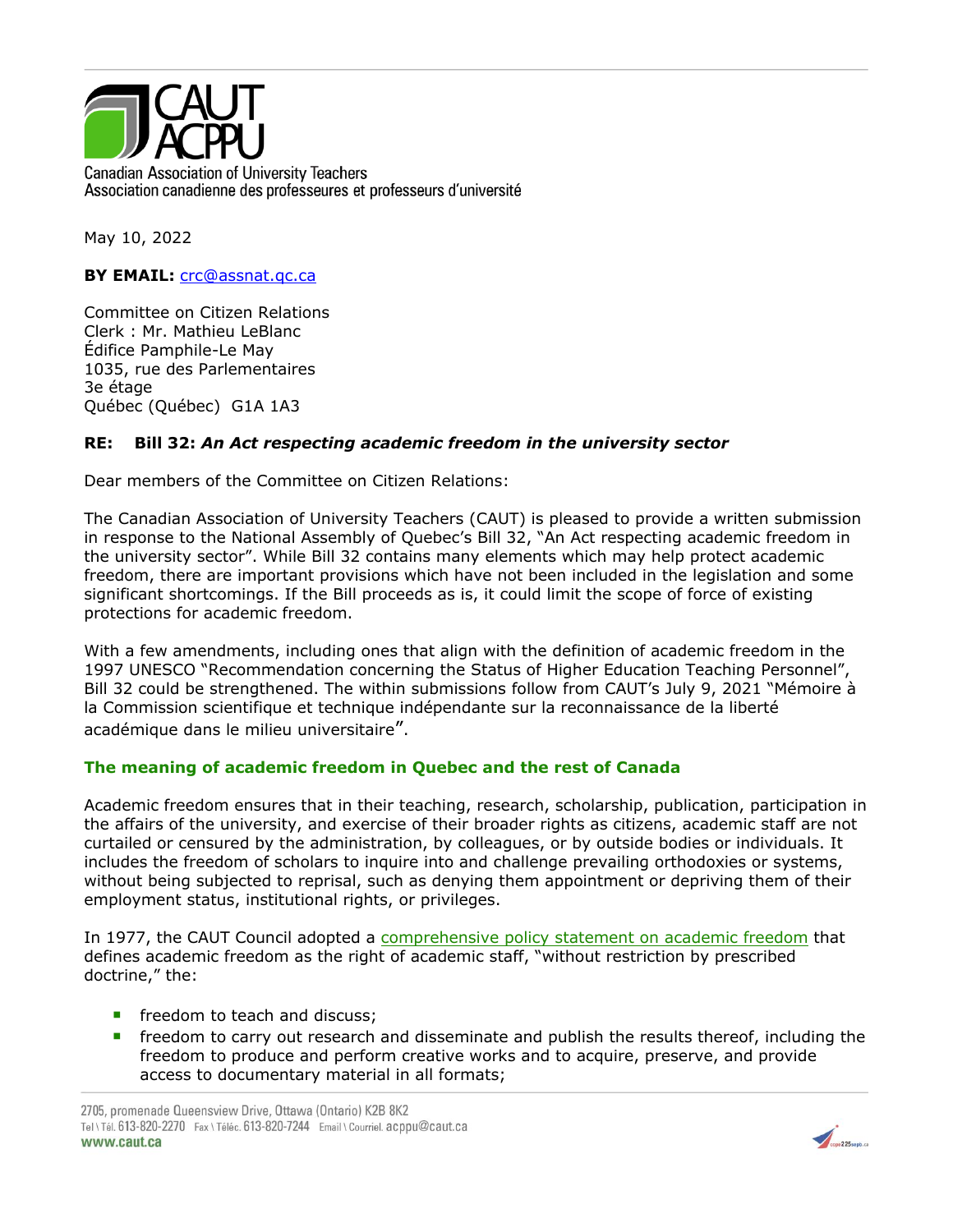- freedom to engage in service to the institution, to participate in its academic governance, and to express one's opinion about the institution, its administration, and the system in which one works; and
- freedom to exercise one's rights as a citizen (restricted only by law), including the right to contribute to social change through free expression of opinion on matters of public interest.

These four broad principal components of academic freedom – in teaching, research, intramural expression and extramural expression – also form the core definition of academic freedom in the 1997 UNESCO "Recommendation Concerning the Status of Higher-Education Teaching Personnel". The UNESCO document is the only international instrument defines academic freedom and was developed by the Canadian Commission for UNESCO, which engaged the services of the then Executive Director of CAUT. The core elements of academic freedom recognized in the Recommendation are as follows:

*"26. Higher-education teaching personnel, like all other groups and individuals, should enjoy those internationally recognized civil, political, social and cultural rights applicable to all citizens. Therefore, all higher-education teaching personnel should enjoy freedom of thought, conscience, religion, expression, assembly and association as well as the right to liberty and security of the person and liberty of movement. They should not be hindered or impeded in exercising their civil rights as citizens, including the right to contribute to social change through freely expressing their opinion of state policies and of policies affecting higher education."*

*"28. Higher-education teaching personnel have the right to teach without any interference, subject to accepted professional principles including professional responsibility and intellectual rigour with regard to standards and methods of teaching. Higher-education teaching personnel should not be forced to instruct against their own best knowledge and conscience or be forced to use curricula and methods contrary to national and international human rights standards. Higher education teaching personnel should play a significant role in determining the curriculum."*

*"29. Higher-education teaching personnel have a right to carry out research work without any interference, or any suppression, in accordance with their professional responsibility and subject to nationally and internationally recognized professional principles of intellectual rigour, scientific inquiry and research ethics. They should also have the right to publish and communicate the conclusions of the research of which they are authors or co-authors […]"*

*"31. Higher-education teaching personnel should have the right and opportunity, without discrimination of any kind, according to their abilities, to take part in the governing bodies and to criticize the functioning of higher education institutions, including their own, while respecting the right of other sections of the academic community to participate, and they should also have the right to elect a majority of representatives to academic bodies within the higher education institution."*

This broad understanding of academic freedom and its importance has been widely accepted in Quebec and the rest of Canada.

#### **Removing the limitations on academic freedom**

As emphasized above, academic freedom has four principal components: 1) the freedom to teach and discuss; 2) the freedom to carry out research and publish the results thereof; 3) intramural freedom to criticize one's institution and the system in which one works; and 4) the freedom to exercise one's rights as a citizen. Academic freedom always entails freedom from institutional censorship.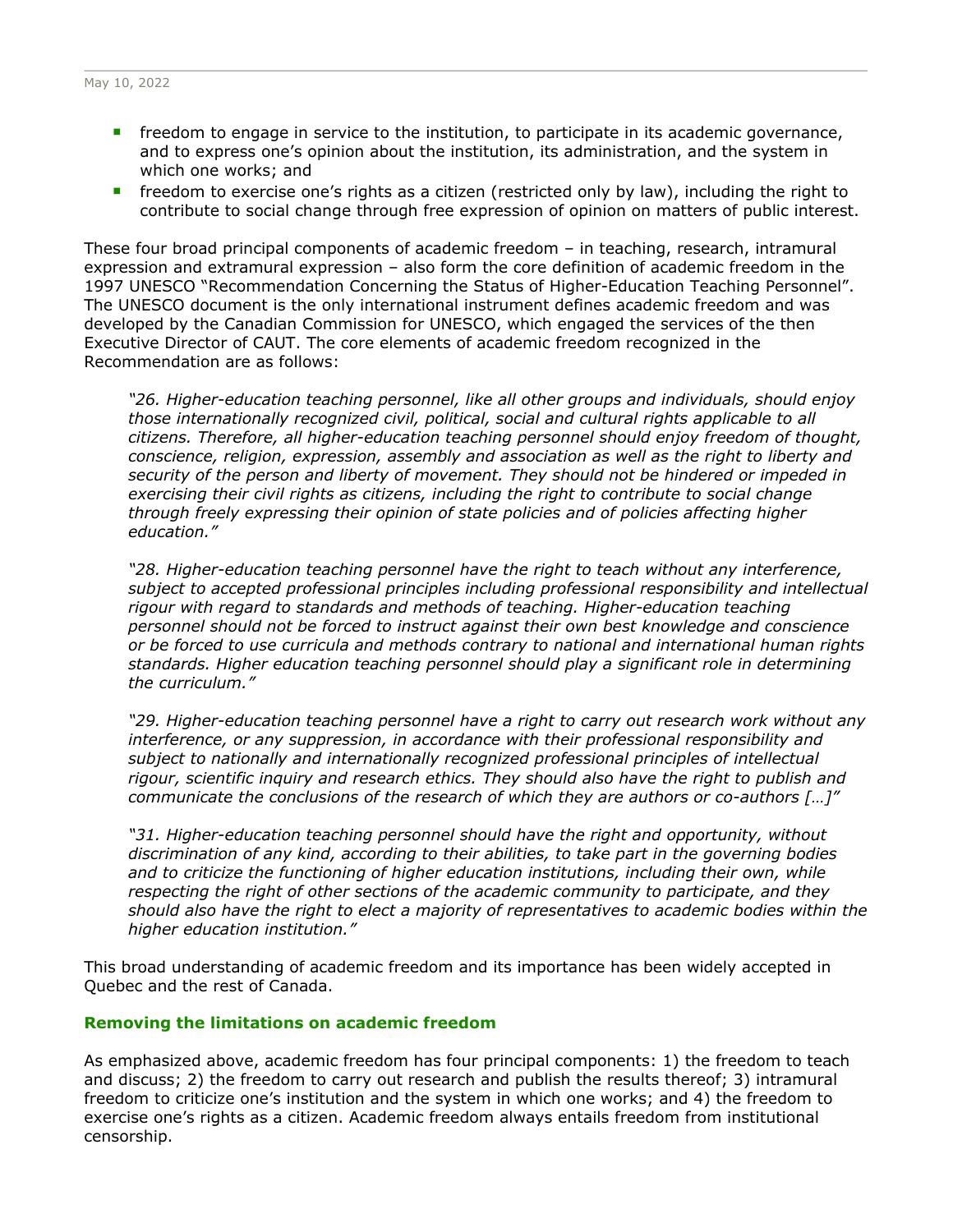As it currently reads, however, Bill 32 restricts the exercise of academic freedom to only expression or activities related to an academic's "field of activity". This runs contrary to Article 26 of the UNESCO Recommendation which recognizes the right of academic staff to engage in general matters of public interest, and not just their areas of expertise, without fear of institutional reprisal or censorship. To take one example, it would mean that Noam Chomsky, a professor of linguistics, would not have the protection of academic freedom if he spoke out on broader political issues. The wording in the draft legislation would also have the effect of providing academic staff with less protection than currently exists in most collective agreements. There is therefore a risk that extramural utterances could be used to discipline or terminate academic staff who express controversial views. CAUT agrees with FQPPU and others that Bill 32 should be amended to eliminate the restriction limiting the exercise of academic freedom only to an academic's "field of activity".

Sections 3(a) and (b) of Bill 32 situate the exercise of academic freedom solely with respect to the teaching and research of academics. Academic freedom also applies to the artistic activities and creative expression of academic staff. Universities and colleges are home to a wide range of creative arts programs and academic staff in these programs should have the same recognition and protection of academic freedom in their creative expressions. Bill 32 should explicitly recognize this.

## **Academic freedom prevails over the duty of loyalty**

Academic freedom, as noted in Article 31 of the 1997 Recommendation, includes the right of academic staff to freely express their views about their institution and the system in which they work. This is different from other workplace settings where employees owe a duty of loyalty to their employer. Similarly, academic freedom grants academic staff the right to investigate and discuss views that university administrators, donors and interest groups may find controversial. In other workplaces, expression of controversial views by employees may be constrained in as far as such expression causes reputational damage to the employer.

The university as a workplace is distinct because of academic freedom. Academic staff must not be constrained from exercising their academic freedom because of a perceived duty of loyalty. Bill 32 explicitly limits the exercise of academic freedom to that which complies with the "mission of an educational institution" which would seem to circumscribe academic expression to fidelity to the institution's mission, however it may be defined. Academic freedom should grant academics the right to criticize the decisions made by administrators, and even challenge the mission itself. CAUT recommends that Bill 32 be amended to make it clear that academic freedom includes the right of academic staff to express their views of their institution and that this prevails over the traditional duty of loyalty an employee owes their employer. It is critical that this aspect of academic freedom be clearly articulated, and that institutions have a positive obligation to uphold and defend the academic freedom of academic staff.

#### **Protecting academic freedom and collegial governance**

Collegial governance and shared decision-making are intricately linked to academic freedom. The principle of collegial governance ensures that academics have the right and obligation to set educational policies and standards through their majority role on academic governance bodies. Academic freedom in collegial governance manifests itself in departmental decision-making, curriculum design and faculty participation in governing bodies as stakeholders. However, Bill 32 does not currently protect academic freedom in collegial governance and decision-making. CAUT recommends amending section 3(4) to address this omission.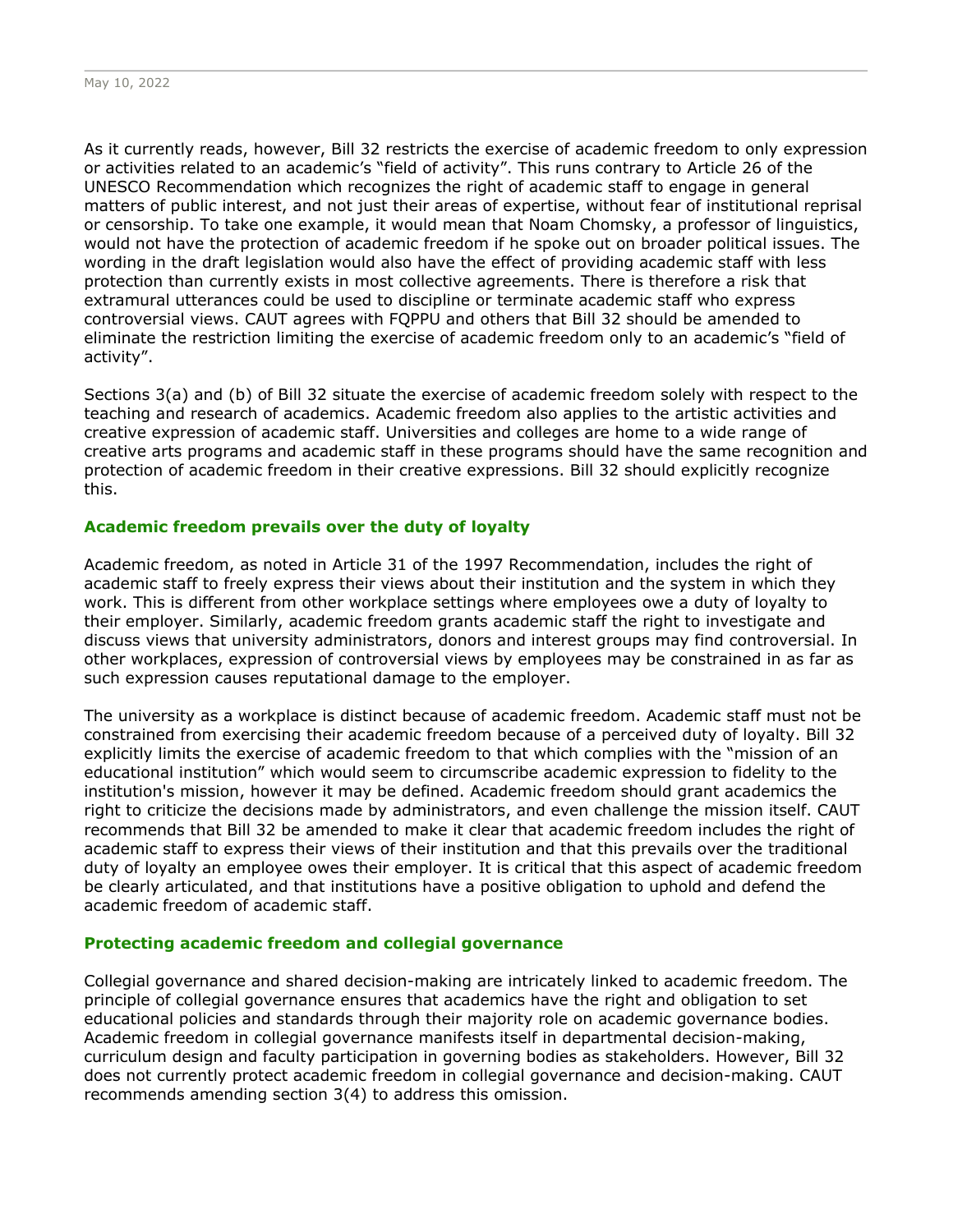## **Respecting collective agreements and the arbitral process**

Unlike other jurisdictions, academic freedom in Quebec and the rest of Canada has limited statutory or constitutional recognition. Rather, the strongest legal protections for academic freedom are contractual and are embedded and enforced through collective agreements negotiated by faculty unions. This legal foundation has worked well, providing academics in Quebec and the rest of Canada with some of the strongest and most enforceable protections in the world.

It is important that the academic freedom of all academic staff be protected and promoted, and not just for those who are unionized. Bill 32 may have the potential of expanding legal protections for academic freedom to those not covered by a collective agreement, such as academic administrators. However, where academic staff associations have negotiated academic freedom language in their collective agreements, that language must be recognized, along with the grievance and independent arbitration processes in place to protect those rights. Labour arbitrators are neutral third parties who have developed extensive expertise in understanding academic freedom. Bill 32 proposes the creation of university panels to adjudicate academic freedom cases. This threatens to take away rights academic staff currently have under labour law. It is not clear that these panels would be as independent as a labour arbitrator. The panels also raise potential jurisdictional conflicts with the grievance and arbitration process. CAUT therefore recommends that section 4 (1) to (5) of Bill 32 not apply where collective agreements which protect academic freedom have been negotiated. Further, CAUT recommends that where no such collective agreement is in place, and post-secondary institutions are required to implement independent councils, they be composed of members with expertise in academic freedom and who are at arms' length from the institution's administration.

## **Protecting Institutional Independence**

The autonomy of universities is a necessary condition for achieving the goals of higher education. Academic staff require an environment in which they have the ability to set and implement their own policies and priorities to protect free expression and academic freedom, and to ensure that outside influence does not curtail the academic mission. Government or donor interference in the educational policies and practices of universities is anathema to the goals of preserving, transmitting and advancing knowledge for the common good. CAUT agrees with the FQPPU's proposal and reasoning when it explained,

*"that Article 4 clearly frames the obligations of institutions and opposes the idea that the law requires the adoption of a specific policy on academic freedom. Such a policy could only conflict with collective agreements. In addition, academic freedom is a positive right that transversally influences all academic norms and policies that are the responsibility of the institution."<sup>1</sup>* 

The minister must not have the power to interfere with the autonomy of universities – this would be an alarming and dangerous precedent. CAUT therefore recommends additions, amendments and deletions to sections 4, 5, 6, 7 and 9.

## **CAUT's proposed amendments**

The most practical means of meeting the broad and liberal purpose of academic freedom would be to adopt of paragraphs 26, 28, 29 and 31 from the 1997 UNESCO "Recommendation concerning the Status of Higher Education Teaching Personnel" (please see above) or to adopt [CAUT's Policy](https://www.caut.ca/fr/au-sujet/politiques-generales-de-l-acppu/lists/politiques-g%C3%A9n%C3%A9rales-de-l%27acppu/%C3%A9nonc%C3%A9-de-principes-de-l%27acppu-sur-la-libert%C3%A9-acad%C3%A9mique)  [Statement on Academic Freedom.](https://www.caut.ca/fr/au-sujet/politiques-generales-de-l-acppu/lists/politiques-g%C3%A9n%C3%A9rales-de-l%27acppu/%C3%A9nonc%C3%A9-de-principes-de-l%27acppu-sur-la-libert%C3%A9-acad%C3%A9mique)

<sup>1</sup> Submissions: *Consultations particulières et auditions publiques sur le projet de loi n° 32 Loi sur la liberté académique dans le milieu universitaire : Positions et propositions de la FQPPU*, May 10, 2022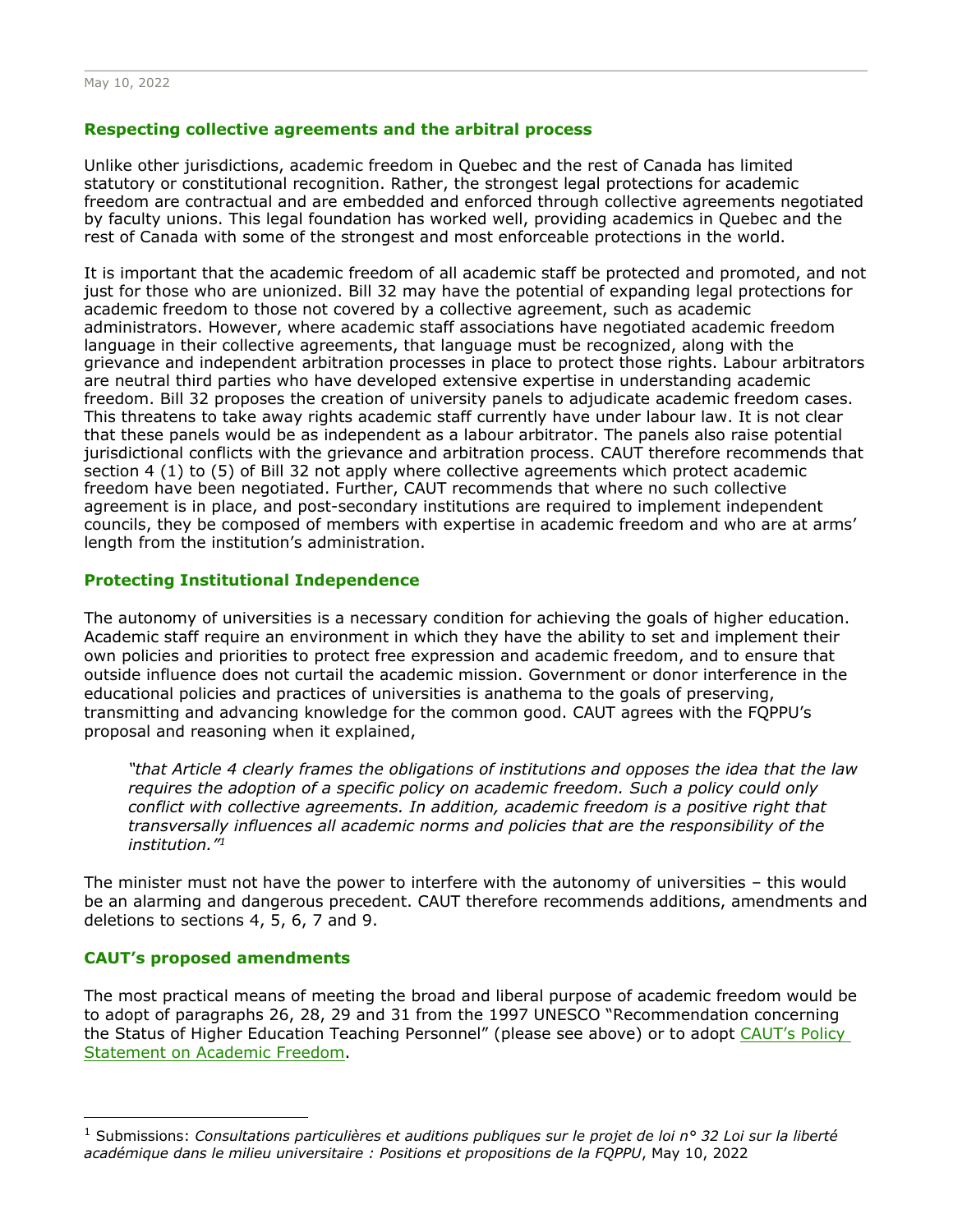#### May 10, 2022

#### *"1*

*The institution serves the common good of society, through searching for, and disseminating knowledge, and understanding and through fostering independent thinking and expression in academic staff and students. These ends cannot be achieved without academic freedom. All academic staff members have the right to academic freedom.*

#### *2*

*Academic freedom includes the right, without restriction by prescribed doctrine, to freedom to teach and discuss; freedom to carry out research and disseminate and publish the results thereof; freedom to produce and perform creative works; freedom to engage in service; freedom to express one's opinion about the institution, its administration, and the system in which one works; freedom to acquire, preserve, and provide access to documentary material in all formats; and freedom to participate in professional and representative academic bodies. Academic freedom always entails freedom from institutional censorship.*

## *3*

*Academic freedom does not require neutrality on the part of the individual. Academic freedom makes intellectual discourse, critique, and commitment possible. All academic staff members have the right to fulfil their functions without reprisal or suppression by the employer, the state, or any other source. Institutions have a positive obligation to defend the academic freedom rights of members.*

## *4*

*All academic staff members have the right to freedom of thought, conscience, religion, expression, assembly, and association and the right to liberty and security of the person and freedom of movement. Academic staff members must not be hindered or impeded in exercising their civil rights as individuals, including the right to contribute to social change through free expression of opinion on matters of public interest. Academic staff members must not suffer any institutional penalties because of the exercise of such rights.*

## *5*

*Academic staff members are entitled to have representatives on and to participate in collegial governing bodies in accordance with their role in the fulfilment of the institution's academic and educational mission. Academic staff members shall constitute at least a majority on committees or collegial governing bodies responsible for academic matters including but not limited to curriculum, assessment procedures and standards, appointment, tenure and promotion.*

## *6*

*Academic freedom is a right of members of the academic staff, not of the institution. The employer shall not abridge academic freedom on any grounds, including claims of institutional autonomy."*

Otherwise, CAUT respectfully suggests the following amendments to the definition of academic freedom in Bill 32.

*"1. The purpose of this Act is to recognize, promote and protect university academic freedom in order to support the mission of university-level educational institutions, which includes the production and transmission of knowledge through research, creation and teaching activities and through services to the community."*

*Nothing in this Act is meant to undermine the academic freedoms contained in collective agreements between academic staff and institutions. Where a collective agreement between academic staff and an institution already provides for academic freedom, then the more*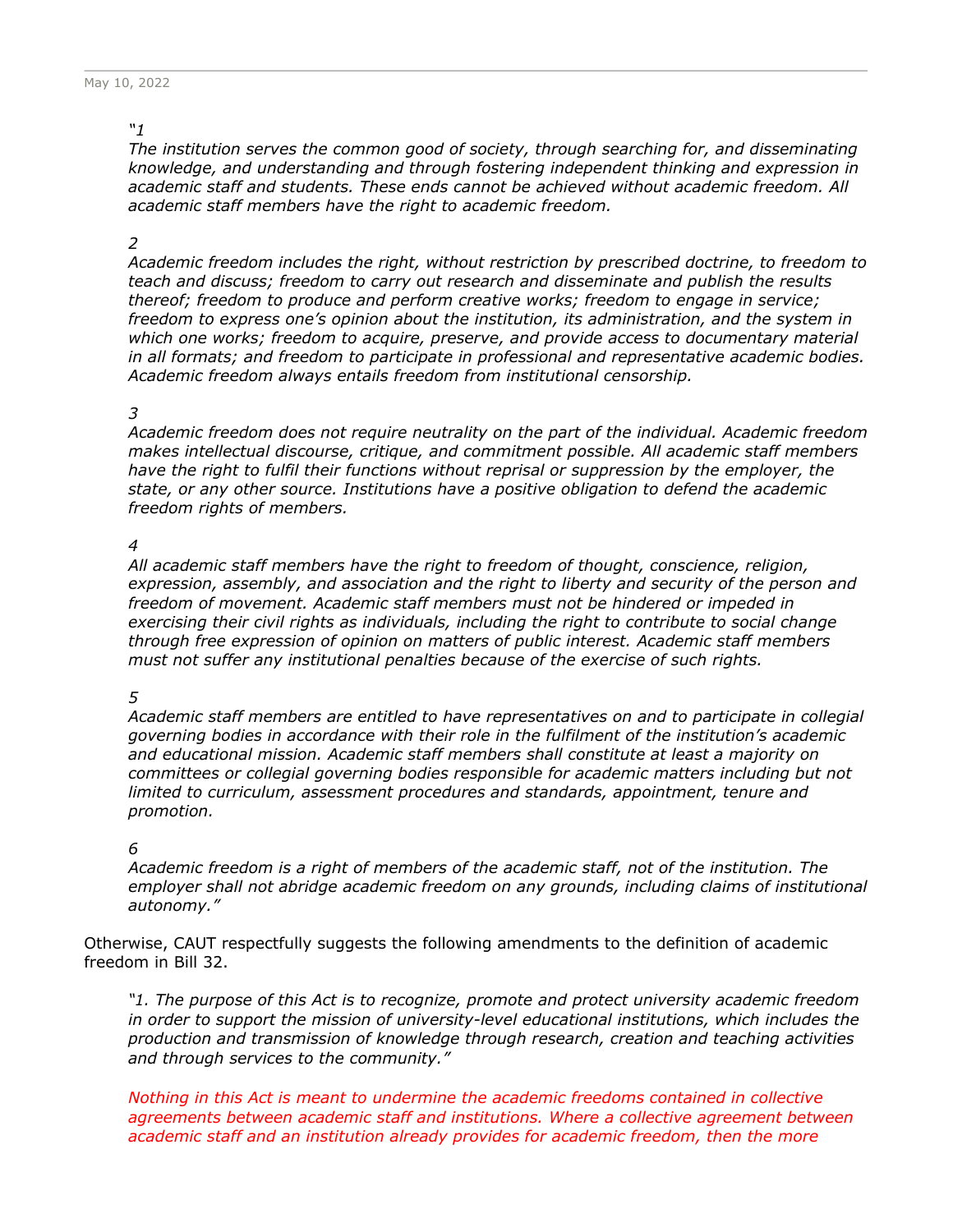*expansive interpretation applies. Collective agreement provisions and grievance and arbitration processes set out in collective agreements supersede this legislation.*

[…]

*"3. The right to university academic freedom is the right of every post-secondary academic staff person to engage freely and without doctrinal, ideological, or moral constraint or the duty of loyalty, in an activity through which the person contributes, in their field of activity, to carrying out the mission of an educational institution.*

*The right includes the freedom*

- *1*° *to teach;*
- *2*° *to conduct research and disseminate the results;*
- *3*° *to produce and perform creative works;*
- *4*° *to acquire, preserve, and facilitate the dissemination of and access to information documents in all formats;*
- *5*° *to critique society, institutions, doctrines, dogmas and opinions; and*
- *6*° *to freely engage in collegial governance and decision-making, and to take part in the activities of professional organizations or university organizations.*

*It must be exercised in accordance with the standards of ethics and of scientific rigour generally recognized by the university sector and taking into account the rights of the other members of the university community."*

*Every educational institution must protect and promote academic freedom.*

*"4. Every educational institution must adopt, after consulting the members of the university community, a policy pertaining exclusively to university academic freedom ensure the conformity of all its standards and policies with the recognition of the right to academic freedom. In addition, it will have to ensure that.*

*The policy must set out or provide for at least the following:*

- *1° the establishment and composition of an independent and expert council, which includes faculty representation, whose main functions are to oversee the implementation of the policy, examine complaints about violations of the right to university academic freedom and, if applicable, make recommendations concerning such complaints or about any other matter relating to university academic freedom;*
- *2° the operating rules of the council referred to in subparagraph 1, including those concerning the procedures for processing complaints;*
- *3° the measures and penalties applicable in the event of a violation of the right to university academic freedom;*
- *4° the establishment of awareness-raising and information measures for the university community, including those that are intended to improve recognition and protection of university academic freedom; and*
- *5° the establishment of resources and instructional tools to ensure promotion of and due respect for university academic freedom, including an advisory service.*